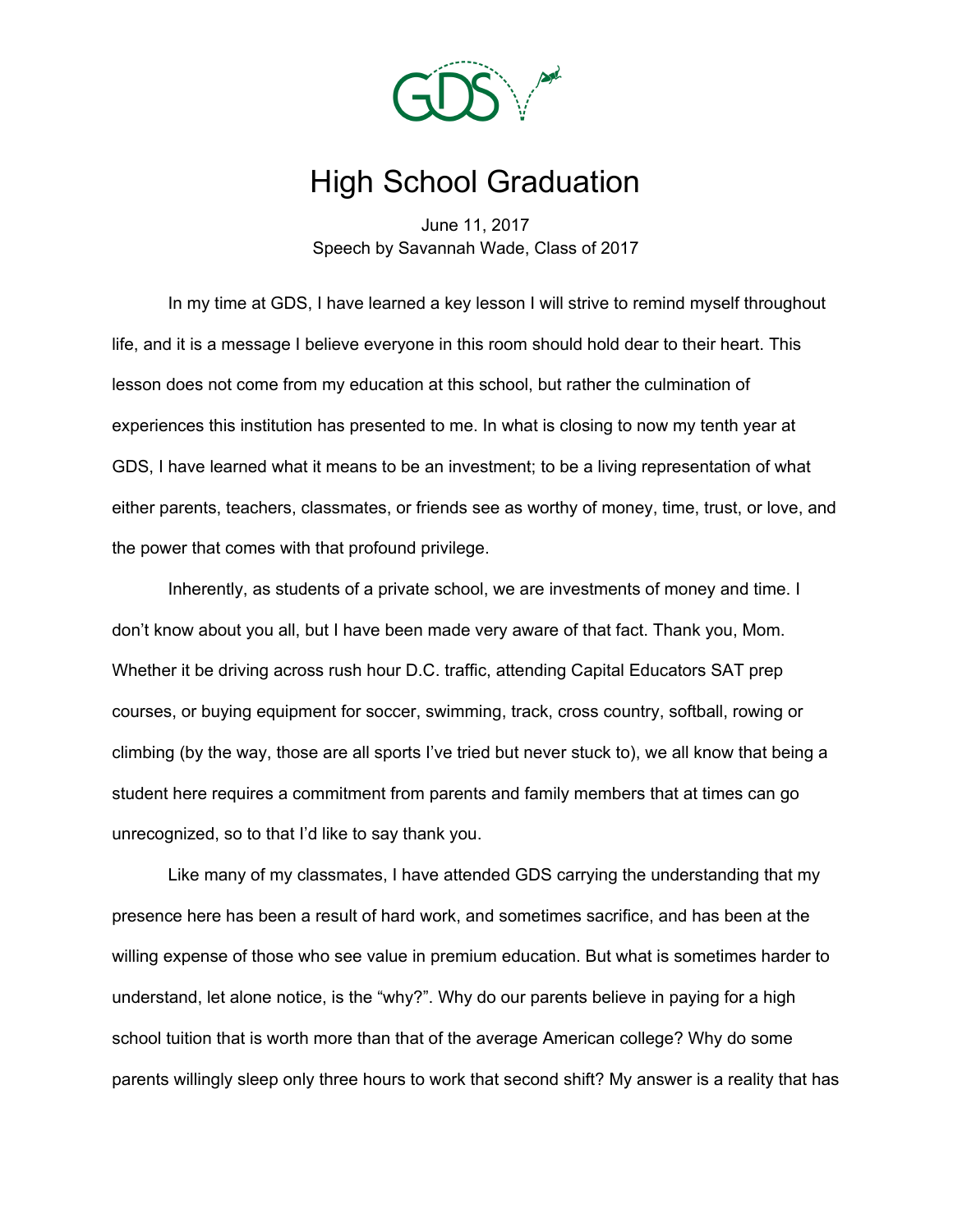taken me years to even begin to believe, but it is simply that we are worth it. We are worth every cent, every minute, and every sacrifice. Some of us have been reminded of this fact. Some of us are hearing these words for the first time, or have never heard it from the individuals that are supposed to love them most. Yet, what is so beautiful about the message of being a worthy individual is that it is not determined solely by the people you were born into, but also by the people you choose, and who choose you in return.

Now Class of 2017, we didn't really choose each other, but I see a distinct quality in this group of people that frankly has set us apart from previous classes. It is the willingness to invest in each other. The key moment for me that determined this observation was in what many of us would call "Crisis Week". Our junior year, the GDS high school dedicated a week to open forum conversation generally about students' critiques of this institution and how matters of race, gender, class and many other topics were being handled. I make this event sound tame, but in reality it was rather chaotic. If there was one word I would ascribe to that week, it would be "painful". Students of all grades exposed sides of their lives that they felt the GDS community ignored, including myself. I spoke about my experience as a woman of color in this school and in my personal life. As a black Latina woman, and one of twelve black students in this class, I felt vulnerable and exposed. Moments later, a fellow student, Nicolo Pisoni, stood up saying that as a white man, he had never heard or thought of my experience as a woman of color, and encouraged everyone in our class to tell their story because like him, we all can learn and grow from this knowledge. I was moved to tears that a person I hadn't talked to in my ten years at this school noticed me and was willing to openly acknowledge my pain. After that moment, individuals in our class expressed their struggles in being their own person and were immediately supported in the space we all had created for each other. I will always remember that day. It was then that I realized even a mere acquaintance could validate your experience as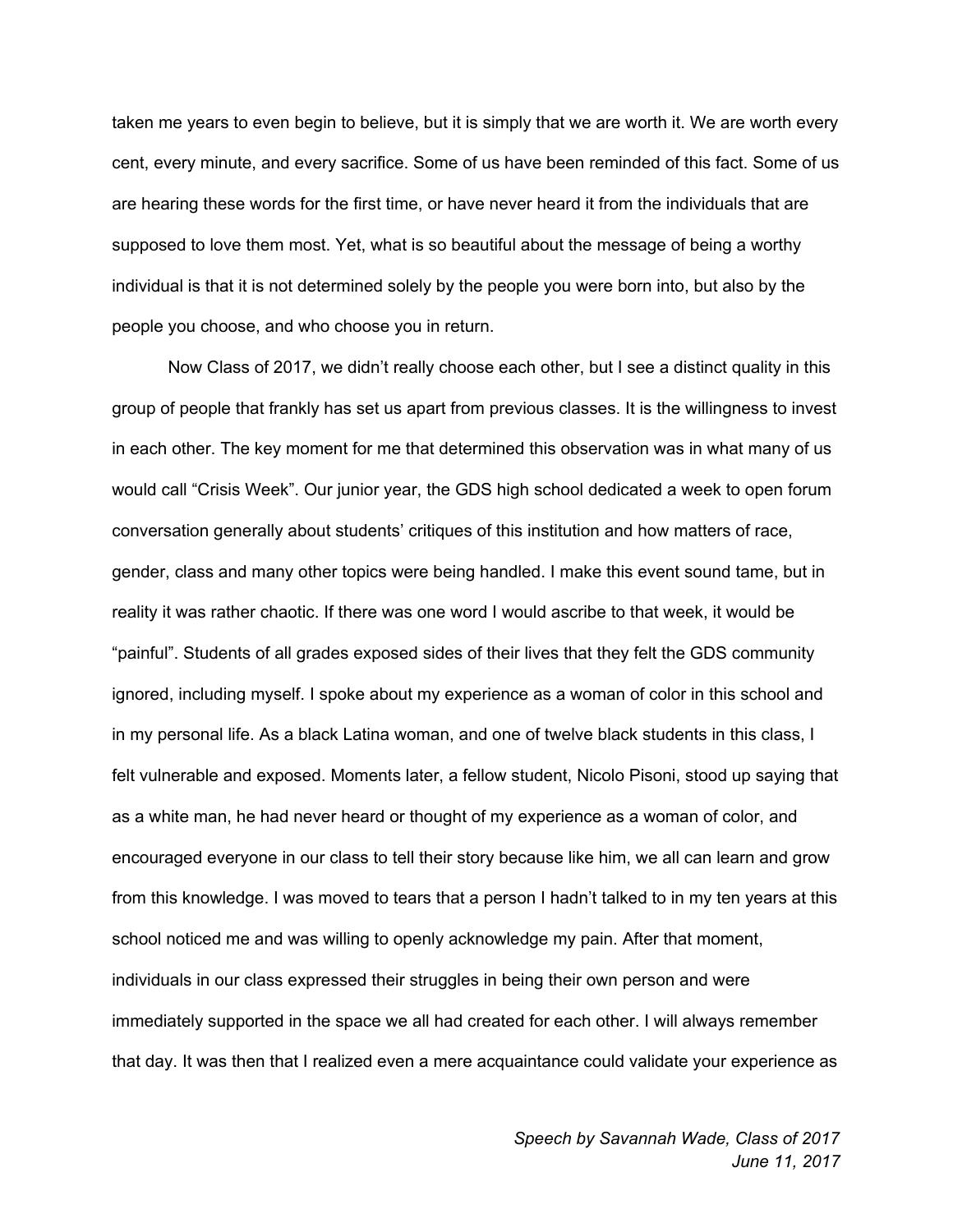a human. This in it of itself is an investment of belief and kindness that has changed the way I see and value my own experiences, and to that, I also say thank you.

Whether it be a quality education or the support of a person in our grade, the fact of knowing that we are all believed in is a priceless gift. With this fact comes the power to believe in yourself and your own capabilities, and as we embark into whatever life we choose, know that you have limitless power to influence and change. You come from families that see the worth in your academic, athletic, and artistic success. You have created small and large communities around you that see the best parts of your leadership and creativity. Know that your contribution to the future is destined to reflect the power that each of these wells of support has meant to you in your lifetime. I know your capacity for greatness is boundless.

Now I want to do a couple of shoutouts. First, to my best friends: Nico, Gavi, and Mai-Han. I thank you for changing my life in ways I never thought possible, and for grounding me with each of your own individual strengths. You are my greatest gifts of high school. You are my beans (it's an inside thing). Then, to my mentors and second parents: Michelle Cobb - the backbone to my artistic success. You have been a role model to me as a friend, an artist, and a black woman. I have always appreciated your stern words and long lectures, even when I would avoid you, or the art room altogether, when I did something wrong. Thank you. Adrian Loving, my first art teacher and the coolest DJ around. You inspire me to create and collaborate. So much more of the GDS community and of course my family, both extended and immediate, have shaped my life in tremendous ways. Finally, my mother. Anyone who knows me knows I love my mother. She is my anchor, my support system, and my idol. With the broadest set of shoulders, she has helped raise me and my six siblings while still maintaining, and excelling in, her full time job. She is the most determined, stubborn, hard-working, motivated person I know.